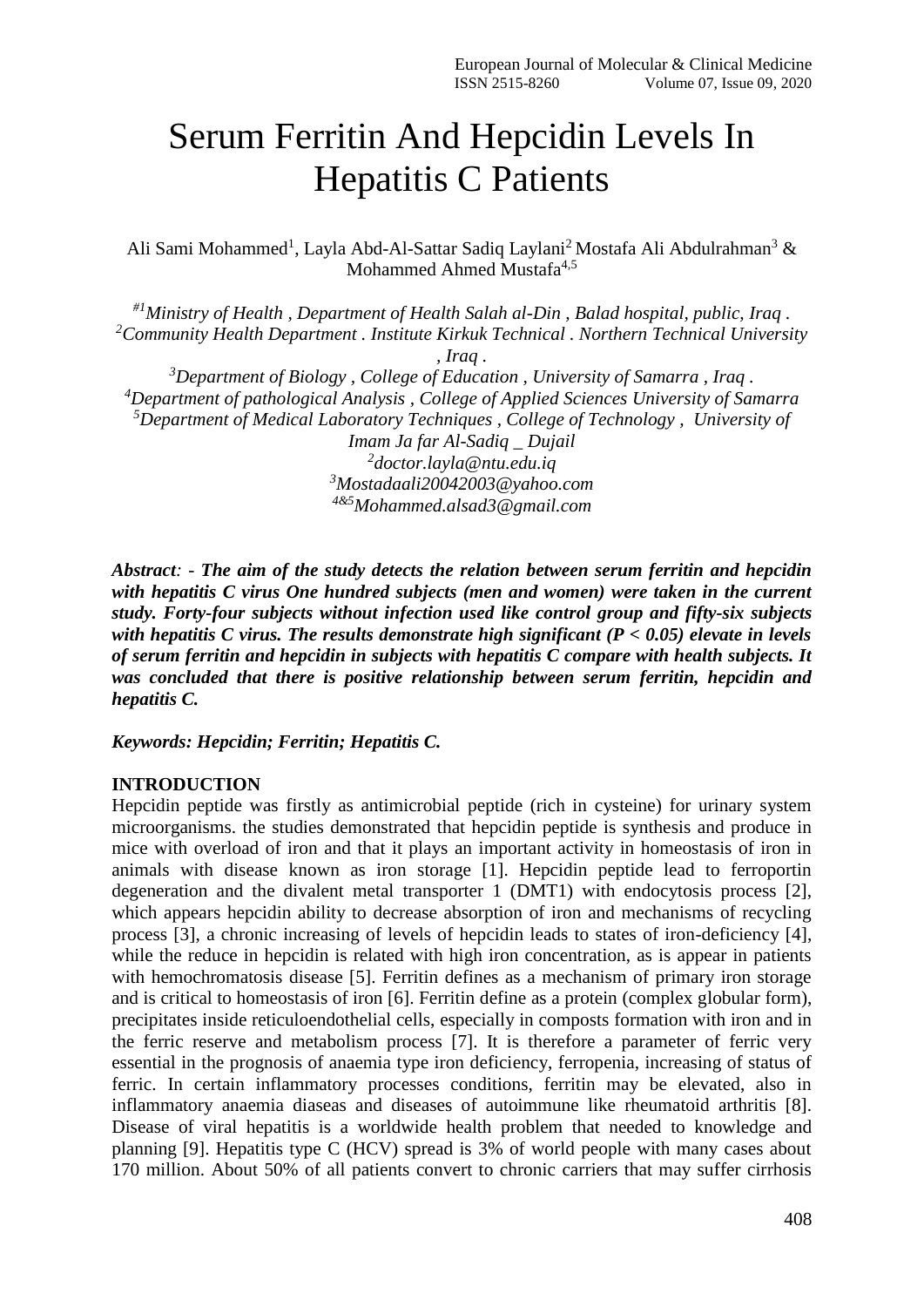and hepatic cancer [10]. So, the aim of this study is detect the relation between serum hepcidin, ferritin and hepatitis C virus.

# **MATERIALS AND METHODS**

#### Volunteers

One hundred subjects (male and female) were taken in the current study. Forty-four volunteers without infection used as control group and fifty-six volunteers' with hepatitis C randomly who referred to private labs in Kirkuk between May 2018 to February 2019, range of age between (25-40 years). The subjects were divided to two groups (according to infection).

## Sample Collection

Five milliliters (5ml) of venous blood samples were obtained from the volunteers. All samples were put into test tubes until its clotting. Sera were collected after blood samples were centrifuged at 5000 rmp for ten min. and stored until assayed for laboratory investigations.

## Measurement

## *Serum ferritin and hepcidin*

Serum ferritin was assayed by UBI Magiweltm-United Biotech ferritin quantitative test system, a solid phase enzyme-linked immunosorbent assay (ELISA) kit, according to the manufacturer instructions. Serum hepcidin concentration are determined by ELISA kit.

#### Statistical Analysis

The results were analyzed to determine the mean value and standard error of different parameters. The statistical analysis (2012) method was used to study the correlation of different groups with activity of ALT enzyme. Student, s t-test was used to compare between two groups and significance between the mean values was considered when p<0.05 [11].

# **RESULTS AND DISCUSSION**

## Serum ferritin

The levels of S.ferritin show significant increase  $(P<0.05)$  in volunteers with hepatitis C compare with control group as shown in figure (1).



The results demonstrated high significant  $(P<0.05)$  increase in patients with hepatitis C virus.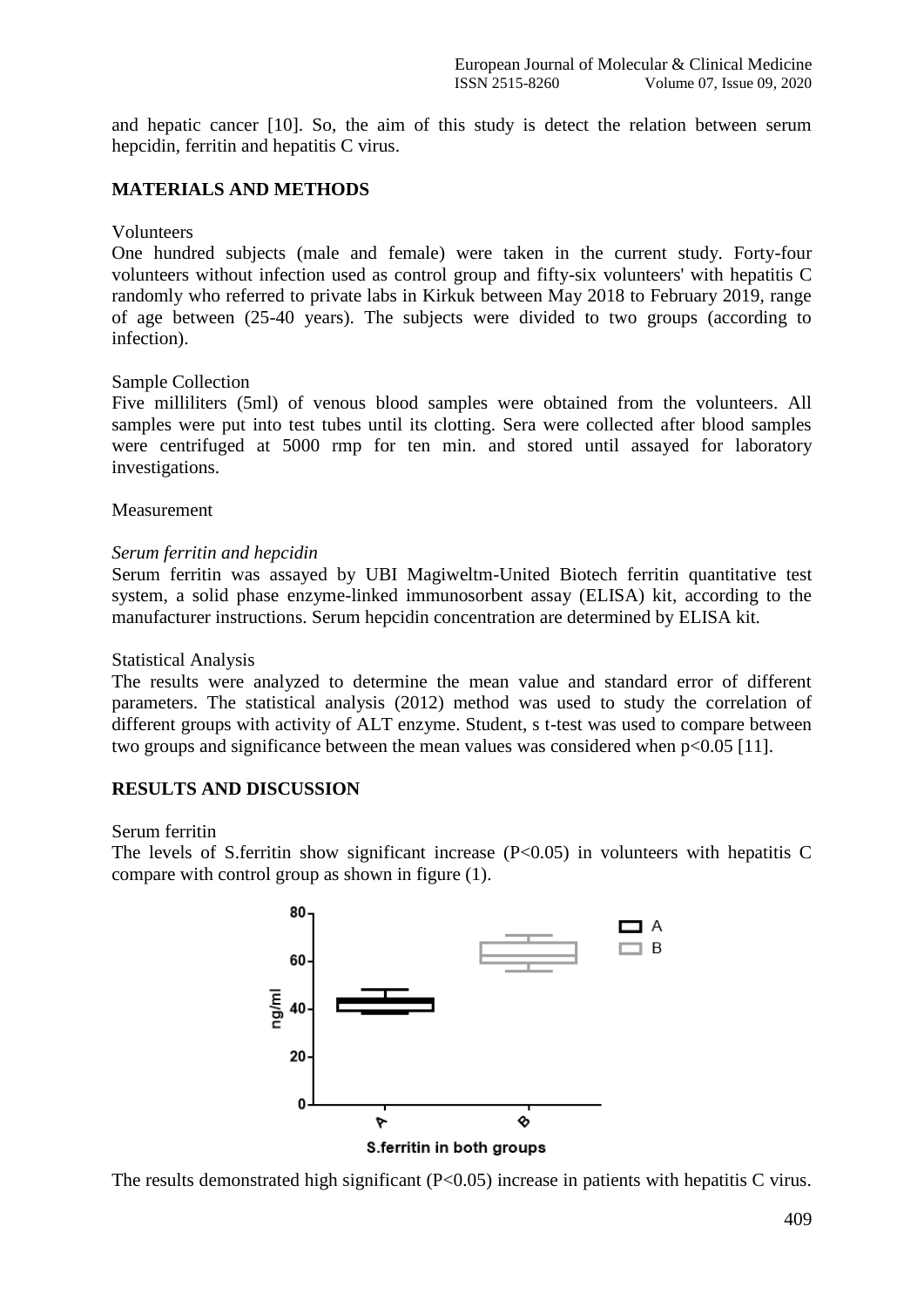the current results were in agreement with Oikonomou et al. who carried a study on 192 patients with cirrhosis. They found that high serum ferritin levels is related with worse results in hepatic cirrhosis patients [12]. Also, Finkenstedt et al. reffered in their study that increased in serum ferritin levels and transferrin saturation are related with litle survival in hepatic cirrhosis diasease [13]. Increased serum ferritin in chronic hepatic disease patients may be related with overload of iron in sites located extrahepatic, and especially myocardial iron accumulation may.



The results demonstrate significant  $(P<0.05)$  reduce in patients with hepatitis C virus. the current results were in agreement with Tawfik et al, referred that the reduce in levels of hepcidin along with elevated levels of ferritin in cirrhotics and the concentrations also related with the disease severity [15]. Level of hepcidin is expected to reduce in CLD patients.

# **REFERENCES**

- [1] D'Angelo, G. (2013). Role of hepcidin in the pathophysiology and diagnosis of anemia. J. Blood Res. 48(1): 10-15.
- [2] Brasse-Lagnel, C.; Karim, Z.; Letteron, P.; Bekri, S.; Bado, A.; Beaumont, C. ( 2011). Intestinal DMT1 cotransporter is down-regulated by hepcidin via proteasome internalization and degradation. J. Gastroenterology. 140: 1261–1271.
- [3] Ganz, T. Hepcidin and iron metabolism, 10 years later. Blood 2012, 117, 4425–4433.
- [4] Kroot, J.C.; Tjalsma, H.; Fleming, R.; Swinkels, D.W. (2011). Hepcidin in human iron disorders: Diagnostic implications. J. Clin. Chem. 57, 1650–1669.
- [5] Domínguez, R.; Antonio J. S. O.; Fernando M. O.; Adrián F. M.; Moisés G. P.; Álvaro L. S. and Alberto P. L. (2018). Effects of an Acute Exercise Bout on Serum Hepcidin Levels. J. Nutr. 10(209): 1-22.
- [6] Knovich, M. A.; Jonathan A. S.; Lan G. C. and Suzy V. T. (2009). Ferritin for the Clinician. J. Blood Rev. 23(3): 95–104.
- [7] Noemia, L. M. and Valls L C. (2018). Ferritin: Could be a Health Indicator. J. Fam Med. Dis. Prev. 4(2): 1-8.
- [8] Mahieu MA, Ramsey-Goldman R (2017) Candidate Biomarkers for Fatigue in Systemic Lupus Erythematosus: A Critical Review. J. Cur. Rheumatol. Rev. 13: 103-112.
- [9] Kane M. (1995). Global program for control of hepatitis B infection. J. Vaccine 13(1): 47-49.